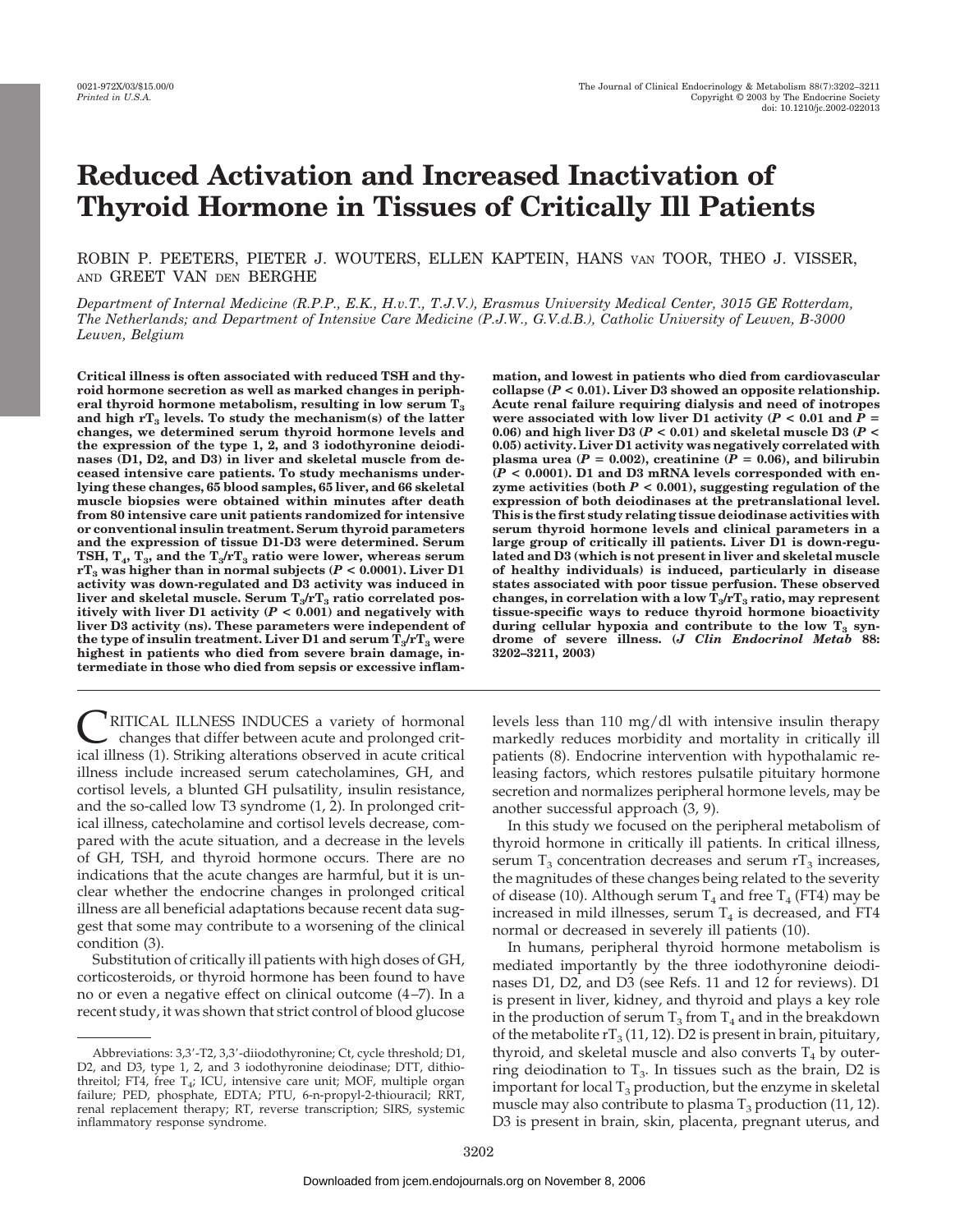various fetal tissues; it catalyzes the inactivation of  $T_4$  and  $T_3$ by inner-ring deiodination to rT3 and 3,3-diiodothyronine (3,3-T2), respectively (11, 12).

The strongly reduced circulating  $T_3$  levels in sick patients may be due in part to a decreased peripheral  $T_4$  deiodination by D1, D2, or both (12–14). The increase in serum  $rT_3$  levels is explained by a decrease in D1 activity because D1 is the principal pathway for  $rT_3$  clearance (15). Besides a decreased D1 activity, an impaired transport of  $T_4$  and  $rT_3$  into D1containing tissues such as liver may be another important mechanism for the changes in thyroid hormone levels associated with illness (16). However, the possibility that an increased D3 activity contributes to the reduced serum  $T_3$ levels and increased  $rT_3$  levels should also be considered. Patients with D3-expressing hemangiomas may have very low serum  $T_4$  and  $T_3$  concentrations, combined with very high serum  $rT_3$  levels (17). The term consumptive hypothyroidism is used for this syndrome. There are hitherto no data on the eventual role of D3 induction in the low  $T_3$  syndrome of severe illness.

In this study, serum samples and liver and skeletal muscle biopsies were obtained from 80 patients within minutes after they died in a surgical intensive care unit (ICU). The patients had been randomized for intensive or conventional insulin therapy as recently described (8). Tissue D1, D2, and D3 gene expression and activity as well as serum TSH,  $T_4$ ,  $T_3$ , and  $rT_3$ concentrations were measured. The correlations among these analytes as well as their correlations with several clinical parameters were calculated.

# **Materials and Methods**

## *Materials*

Nonradioactive iodothyronines were obtained from Henning (Berlin, Germany). [3',5'-<sup>125</sup>I]T4 (with a specific activity of ca. 2000 m $\widetilde{\text{Ci}}$ / $\mu$ mol) was obtained from Amersham Pharmacia (Rozendaal, The Netherlands). [3'-<sup>125</sup>I]T3 and [3',5'-<sup>125</sup>I]rT3 (with both a specific activity of ca. 2000 mCi/µmol) were prepared by radioiodination of 3,5-T2 and 3,3'-<br>T2, respectively (18). [<sup>125</sup>I]T4 and [<sup>125</sup>I]rT3 were purified immediately before use by Sephadex LH-20 (Amersham Pharmacia) chromatography (19). N-bromoacetyl-[125I]T3 (BrAc[125I]T3) was prepared as previously described (20). Its purity was checked by HPLC analysis. Protein molecular weight markers, and 6-n-propyl-2-thiouracil (PTU) were obtained from Sigma (Zwijndrecht, The Netherlands); dithiothreitol (DTT) from ICN (Zoetermeer, The Netherlands); electrophoresis grade SDS-PAGE reagents from Bio-Rad (Veenendaal, The Netherlands); Coomassie Brilliant Blue R-250 from Merck (Darmstadt, Germany); and TaqMan probes and primers from Biosource (Nivelles, Belgium). All other chemicals used in this study were of reagent grade.

## *Subjects*

This study was part of a large randomized, controlled study on intensive insulin treatment in ICU patients ( $n = 1548$ ), of which the major clinical outcomes have been published in detail elsewhere (8). On admission, patients were randomly assigned to either strict normalization of blood glucose (80–110 mg/dl) with intensive insulin therapy or the conventional approach, in which insulin infusion is initiated only when blood glucose exceeds 215 mg/dl, to maintain blood glucose levels between 180 and 200 mg/dl. Maximal insulin dose was arbitrarily set at 50 IU/h. The study protocol has been approved by the Ethical Review Board of the University of Leuven School of Medicine, and patients were included after informed consent from the closest family member.

A total of 80 patients was included in this study. Blood samples were obtained from 65 patients, liver biopsies from 66 patients, and skeletal muscle (rectus abdominis) biopsies from 66 patients within minutes after death  $[25.2 \pm 20.0 \text{ (sb)}$ , range (5–97 min) for liver and 20.7  $\pm$  19.7, range (0–95 min) for skeletal muscle]. From 51 patients blood, liver, and skeletal muscle samples were available. All patients had been randomized for conventional or intensive insulin treatment (8). Thirty-one patients had been treated with thyroid hormone during the course of their critical illness when they had a serum  $T_4$  concentration less than 50 nmol/liter in the face of a normal thyroxine-binding globulin and concomitantly clinical symptoms of hypothyroidism, defined as coma or central nervous system suppression, failure to wean from the ventilator, or hemodynamic instability, which were unexplained and resistant to conventional supportive therapy. In these cases, thyroid hormone treatment consisted of an iv bolus of 150  $\mu$ g T<sub>4</sub> daily plus 0.6  $\mu$ g T<sub>3</sub> per kg body weight per 24 h as a continuous iv infusion. All patients included in this study had died in the ICU, and the cause of death was determined both clinically by the attending ICU physician and postmortem examination. The pathologist was unaware of insulin treatment allocation. Relevant patients' characteristics are summarized in Table 1.

#### *Serum analyses*

The care of patients in the ICU often comprises infusion of heparin, either systemically or locally to prevent clotting of vascular access, which substantially interferes with the assay used to quantify free concentrations of thyroid hormone (21). Therefore, we refrained from measuring serum FT4 and free  $T_3$  in this study. Serum total  $T_4$ , total  $T_3$ , and TSH were measured by chemoluminescence assays (Vitros ECi Immunodiagnostic System, Ortho-Clinical Diagnostics, Amersham, UK). The rT3 was measured by RIA as previously described (22). Within-assay coefficients of variation amounted to 4% for TSH, 2% for  $T_4$ , 2% for  $T_3$ , and 3–4% for  $rT_3$ . Normal values for TSH,  $T_4$ ,  $T_3$ , and  $rT_3$  were determined in 270 healthy individuals. Mean  $\pm$  2 sp was used as the normal range for  $T_4$ ,  $T_3$ , and  $T_3$ , whereas the 95% confidence interval was used for TSH.

|  |  |  | <b>TABLE 1.</b> Patients' characteristics, divided in different groups based on cause of death |  |  |  |  |  |  |  |  |  |
|--|--|--|------------------------------------------------------------------------------------------------|--|--|--|--|--|--|--|--|--|
|--|--|--|------------------------------------------------------------------------------------------------|--|--|--|--|--|--|--|--|--|

|                           |                 |                 | Cause of death <sup><math>a</math></sup> |                |                 |
|---------------------------|-----------------|-----------------|------------------------------------------|----------------|-----------------|
|                           |                 |                 | H                                        | IV             | Total           |
| No. of patients           |                 | 36              | 27                                       |                | 80              |
| Age $(yr)$                | $66.6 \pm 11.1$ | $70.2 \pm 12.4$ | $68.7 \pm 12.8$                          | $62.1 \pm 9.0$ | $68.6 \pm 12.1$ |
| BMI                       | $28.4 \pm 6.1$  | $24.9 \pm 3.5$  | $25.2 \pm 5.4$                           | $23.6 \pm 3.0$ | $25.4 \pm 4.7$  |
| ICU stay (days)           | $8.7 \pm 7.3$   | $31.4 \pm 34.5$ | $24.9 \pm 25.4$                          | $6.2 \pm 5.7$  | $24.2 \pm 28.9$ |
| Male                      |                 | 26              | 20                                       |                | 55              |
| Intensive insulin therapy |                 |                 |                                          |                | 25              |
| Thyroid hormone treatment |                 | 15              | 12                                       |                | 31              |
| $\mathrm{RRT}^b$          |                 | 20              | 14                                       |                | 40              |
| Inotropes treatment       | $10\,$          | 32              |                                          |                | 66              |

Data represent mean ± SD.<br><sup>*a*</sup> I, Cardiovascular collapse; II, MOF sepsis; III, MOF SIRS; IV, severe brain damage.

*<sup>b</sup>* RRT, renal replacement therapy: hemodialysis or hemofiltration.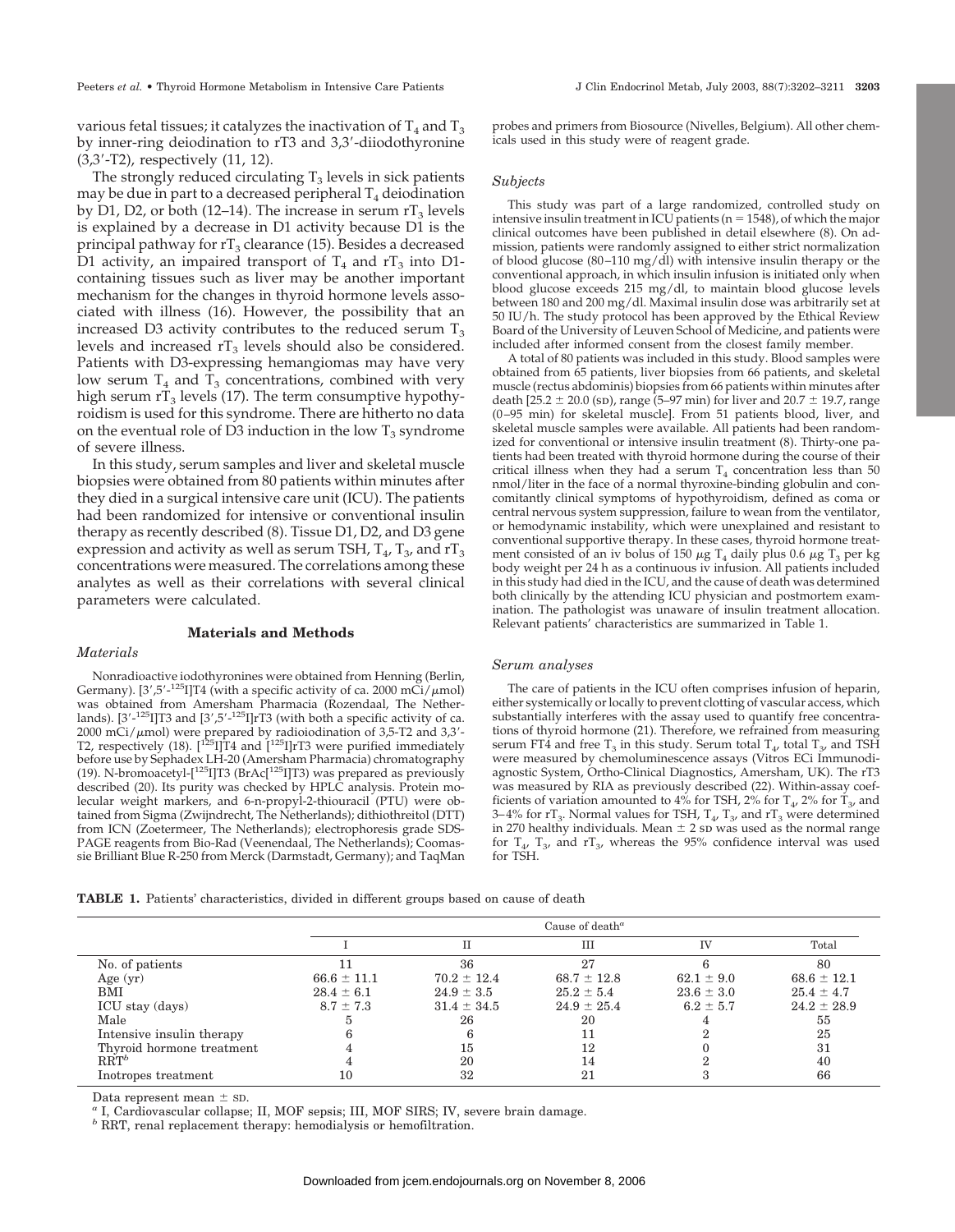Human liver and skeletal muscle samples were homogenized on ice in 10 volumes of PE buffer [0.1 m phosphate and 2 mm EDTA (pH 7.2)] using a Polytron (Kinematica AG, Lucerne, Switzerland). Homogenates were snap frozen in aliquots and stored at  $-80$  C until further analysis. Protein concentration was measured with the Bio-Rad protein assay using BSA as the standard following the manufacturer's instructions.

Liver D1 activities were determined as described earlier (23) by duplicate incubations of homogenates (10  $\mu$ g protein) for 30 min at 37 C with 0.1  $\mu$ M [3',5'-<sup>125</sup>I]rT3 (100,000 cpm) in a final volume of 0.1 ml PED10 buffer (PE  $+$  10 mm DTT). To validate the specificity of the D1 assay, some incubations were also carried out in the presence of 0.1 mm of the D1 inhibitor PTU or excess unlabeled  $rT_3$  (1  $\mu$ M). Reactions were stopped by addition of 0.1 ml 5% (wt/vol) BSA in water on ice. The protein-bound iodothyronines were precipitated by addition of 0.5 ml ice-cold 10% (wt/vol) trichloroacetic acid in water. Following centrif-<br>ugation, <sup>125</sup>I<sup>-</sup> was isolated from the supernatant by chromatography on Sephadex LH-20 minicolumns (24). Skeletal muscle D1 activities were assayed similarly, using  $200 \mu$ g homogenate protein in a 60-min incubation.

Liver and skeletal muscle D2 activities were assayed as earlier described (25) by duplicate incubation of 200  $\mu$ g homogenate protein for 60 min at 37  $\acute{C}$  with 1 nm [3',5'-<sup>125</sup>I]T4 (100,000 cpm) in a final volume of 0.1 ml PED25 buffer (PE  $\pm$  25 mm DTT). The incubations were carried out in the presence of 0.1  $\mu$ M unlabeled  $T_3$ , to prevent inner-ring deiodination of the labeled  $T_4$  substrate by D3, if present, and in the absence or presence of 0.1  $\mu$ M unlabeled T<sub>4</sub>, which is sufficient to saturate D2. Deiodination of labeled T4 in the absence minus that in the presence of excess unlabeled T<sub>4</sub> represents D2 activity. The further procedure for the<br>quantitation of <sup>125</sup>I<sup>-</sup> production was the same as described above for the D1 assay.

Tissue D3 activities were measured as described earlier (24) by duplicate incubation of liver (100  $\mu$ g protein) or skeletal muscle (200  $\mu$ g protein) homogenate for 60 min at 37 C with 1 nm  $[3'$ - $^{125}$ I]T<sub>3</sub> (200,000 cpm) in a final volume of 0.1 ml PED50 buffer. To validate the D3 assay, some incubations were also carried out in the presence of 10 or 100 nm unlabeled  $T_3$ . Reactions were stopped by addition of 0.1 ml ice-cold methanol. After centrifugation, 0.15 ml of the supernatant was added to 0.1 ml 0.02 m ammonium acetate (pH 4), and 0.1 ml of the mixture was applied to a  $4.6 \times 250$  mm Symmetry C18 column connected to an Alliance HPLC system (Waters, Etten-Leur, The Netherlands). The column was eluted with a linear gradient of acetonitrile (28%–42% in 15 min) in 0.02 m ammonium acetate (pH 4.0) at a flow of 1.2 ml/min. The radioactivity in the eluate was measured on-line using a Radiomatic A-500 flow scintillation detector (Packard, Meriden, CT).

## *Affinity labeling*

Affinity labeling of liver D1 was done as previously described (23) in samples with low, intermediate, or high D1 activity. Briefly, homogenate (100  $\mu$ g protein) was incubated for 15 min at 37 C with 100,000 cpm (~25 fmol)  $\overrightarrow{Br}$ Ac[<sup>125</sup>I]T3 in 75  $\mu$ l PED1 buffer (PE + 1 mm DTT). To specifically block affinity labeling of D1 protein, some incubations were carried out in the presence of 10  $\mu$ m rT<sub>3</sub> and 100  $\mu$ m PTU (23). Labeling was stopped by the addition of SDS-loading buffer and heating the mixture for 5 min at 80 C. Proteins (100  $\mu$ g per lane) were separated by SDS-PAGE gel electrophoresis in a 12% resolving, 5% stacking gel (23). Gels were stained with Coomassie Brilliant Blue R-250, dried at 80 C under vacuum, and autoradiographed by exposure overnight at  $-80$  C to Biomax imaging film (Eastman Kodak, Rochester, NY).

#### *RNA isolation and reverse transcription (RT)*

RNA was isolated from liver samples using the High Pure RNA tissue kit (Roche Diagnostics, Almere, The Netherlands) according to the manufacturer's protocol. RNA concentrations were determined using the RiboGreen RNA quantitation kit (Molecular Probes, Leiden, The Netherlands). All samples were diluted to 0.1  $\mu$ g/ $\mu$ l, and 1  $\mu$ g was used for cDNA synthesis using the TaqMan RT kit (Roche Diagnostics).

## *Real-time RT-PCR*

D1 and D3 mRNA levels were determined in a set of liver samples with low, intermediate, and high deiodinase activities. The ABI PRISM 7700 sequence detection system (Applied Biosystems, Nieuwerkerk aan den IJssel, The Netherlands) was used, which uses TaqMan chemistry for highly accurate quantitation of mRNA levels. Sequences and concentrations of the primers and probes are given in Table 2. Hepatic D1 and D3 mRNA levels are expressed relative to those of the glyceraldehyde-3-phosphate dehydrogenase housekeeping gene. The glyceraldehyde-3-phosphate dehydrogenase probe and primers were provided as preoptimized control system (Applied Biosystems).

Reactions were done for 2 min at 50 C and for 10 min at 95 C, followed by 40 cycles of 15 sec at 95 C and for 1 min at 60 C. According to the manufacturer's guidelines, data were expressed as cycle threshold (Ct) values, which represent the cycle number at which probe-derived dye absorbance reaches the calculated threshold value. Data are expressed as  $\Delta$ Ct (*i.e.* the Ct value of the target gene minus the Ct value of the housekeeping gene).

#### *Statistical analysis*

Data were analyzed using the statistical program SPSS 10.0.7 for Windows (SPSS Inc., Chicago, IL). Logarithmic transformations were applied to normalize variables and minimize the influence of outliers, when appropriate. All analyses were done on the whole group as well as on subgroups treated or not treated with thyroid hormone. Data were analyzed using one-way ANOVA tests, with a *post hoc* Fisher's least significant difference test for multiple comparisons, *t* tests, Mann-Whitney *U* tests, and linear regression analyses, when appropriate.

#### **Results**

Compared with the normal ranges for our laboratory, serum TSH,  $T_4$ , and  $T_3$  levels and the  $T_3/rT_3$  ratio were low, whereas mean serum  $rT_3$  was high ( $P < 0.0001$ ) (Table 3). Patients who were treated with thyroid hormone had higher serum  $T_3$  and lower TSH levels than patients who were not treated with thyroid hormone. Serum  $T_4$  and  $rT_3$  levels were not different between these groups. No significant correlation was observed among serum TSH,  $T_4$ ,  $T_3$ , and  $rT_3$  and postmortem time.

Significant D1 activities were measured in all liver samples, with a range of 0.44–17.5 pmol/min per milligram protein. In the liver samples tested, deiodination of the substrate  $rT_3$  was completely blocked by addition of the D1specific inhibitor PTU and was largely saturated by increasing the rT<sub>3</sub> concentration from 0.1 to 1.1  $\mu$ M. The approximate

**TABLE 2.** Sequences and concentrations of primers and probes that were used for determination of D1 and D3 mRNA levels by quantitative real-time RT-PCR

| Primers and<br>probes  | Sequence                                      | Concentration    |  |  |
|------------------------|-----------------------------------------------|------------------|--|--|
| D1 forward             | 5'-TTAGTTCCATAGCAGATTTTCTTGTCA-3'             | $200 \text{ nm}$ |  |  |
| D1 reverse             | 5'-CTGATGTCCATGTTGTTCTTAAAAGC-3'              | $200 \text{ nm}$ |  |  |
| D1 probe               | 5'-FAM-AGCCATCTGATGCATGTGCTTCTTCAATG-TAMRA-3' | $100 \text{ nm}$ |  |  |
| D <sub>3</sub> forward | 5'-TTCCAGAGCCAGCACATCCT-3'                    | $200 \text{ nm}$ |  |  |
| D <sub>3</sub> reverse | 5'-ACGTCGCGCTGGTACTTAGTG-3'                   | $200 \text{ nm}$ |  |  |
| D <sub>3</sub> probe   | 5'-FAM-TGCACCTGACCACCGTTCATGGC-TAMRA-3'       | $200 \text{ nm}$ |  |  |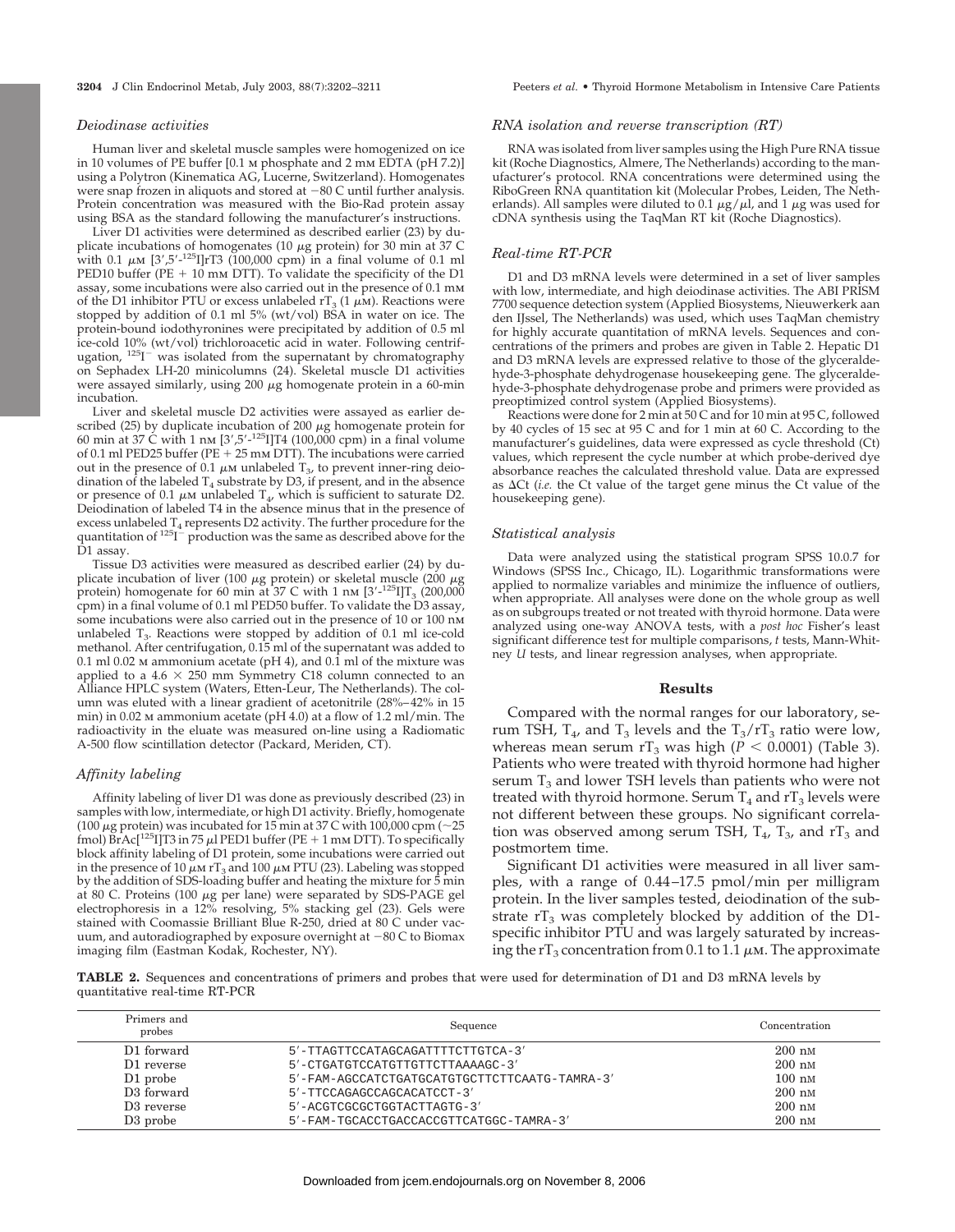|                                  | TH treatment   | Mean       | Median | ${\rm SD}$ | Range            | Normal values | $P^a$    |
|----------------------------------|----------------|------------|--------|------------|------------------|---------------|----------|
| TSH (mU/liter)                   |                | 0.75       | 0.17   | 1.58       | $(0.001 - 10.7)$ | $0.2 - 4.2$   | < 0.0001 |
|                                  | No $(n = 39)$  | 1.12       | 0.61   | 1.91       | $(0.003 - 10.7)$ |               |          |
|                                  | Yes $(n = 25)$ | $0.18^{b}$ | 0.01   | 0.48       | $(0.001 - 2.15)$ |               |          |
| $T_{4}$ (nmol/liter)             |                | 46.3       | 40.6   | 28.8       | $(5.4 - 121)$    | 58-128        | < 0.0001 |
|                                  | $No (n = 39)$  | 45.2       | 38.8   | 30.5       | $(5.4 - 121)$    |               |          |
|                                  | Yes $(n = 25)$ | 48.0       | 44.7   | 26.4       | $(9.6 - 98.1)$   |               |          |
| $T_3$ (nmol/liter)               |                | 1.24       | 0.98   | 0.79       | $(0.41 - 4.71)$  | $1.43 - 2.51$ | < 0.0001 |
|                                  | $No (n = 39)$  | 1.01       | 0.78   | 0.76       | $(0.41 - 4.71)$  |               |          |
|                                  | Yes $(n = 25)$ | $1.60^{b}$ | 1.41   | 0.72       | $(0.67 - 3.21)$  |               |          |
| $rT3$ (nmol/liter)               |                | 1.85       | 1.37   | 2.15       | $(0.22 - 15.78)$ | $0.14 - 0.34$ | < 0.0001 |
|                                  | No $(n = 39)$  | 1.75       | 1.13   | 2.56       | $(0.22 - 15.78)$ |               |          |
|                                  | Yes $(n = 25)$ | 1.99       | 1.85   | 1.31       | $(0.41 - 5.44)$  |               |          |
| $T_{\rm s}/rT3$ (molar ratios)   |                | 1.23       | 0.83   | 1.20       | $(0.18 - 6.13)$  | $4.2 - 17.9$  | < 0.0001 |
|                                  | No $(n = 39)$  | 1.25       | 0.70   | 1.28       | $(0.18 - 6.13)$  |               |          |
|                                  | Yes $(n = 25)$ | 1.20       | 0.90   | 1.07       | $(0.31 - 4.81)$  |               |          |
| Liver $D1$ (pmol/mg $\cdot$ min) |                | 4.51       | 3.25   | 3.89       | $(0.44 - 17.53)$ |               |          |
|                                  | No $(n = 44)$  | 4.57       | 3.33   | 3.65       | $(0.52 - 16.78)$ |               |          |
|                                  | Yes $(n = 21)$ | 4.40       | 2.55   | 4.43       | $(0.44 - 17.53)$ |               |          |
| Liver $D3$ (fmol/mg $\cdot$ min) |                | 1.04       | 0.60   | 1.43       | $(0.14 - 9.15)$  |               |          |
|                                  | No $(n = 44)$  | 0.97       | 0.51   | 1.19       | $(0.15 - 5.60)$  |               |          |
|                                  | Yes $(n = 21)$ | 1.18       | 0.71   | 1.87       | $(0.14 - 9.15)$  |               |          |
| Muscle D3 (fmol/mg $\cdot$ min)  |                | 0.23       | 0.14   | 0.29       | $(0.06 - 1.65)$  |               |          |
|                                  | No $(n = 43)$  | 0.26       | 0.13   | 0.32       | $(0.06 - 1.65)$  |               |          |
|                                  | Yes $(n = 22)$ | 0.23       | 0.16   | 0.24       | $(0.09 - 1.14)$  |               |          |

**TABLE 3.** Descriptive statistics of thyroid hormone levels and deiodinase activities in this population, subdivided in a group not receiving thyroid hormone (TH) treatment and a group receiving TH treatment

rT3, Reverse T<sub>3</sub>. To convert values for T<sub>4</sub> to micrograms per deciliter, divide by 12.87; to convert values for T<sub>3</sub> and rT3 to nanograms per deciliter, divide by 0.0154.

<sup>*a*</sup> *P* values (*t* test) represent serum thyroid parameters of this population compared with normal values used in our laboratory.<br><sup>*b*</sup> *P* < 0.01 *vs*. untreated group.

Michaelis constant value for rT<sub>3</sub> was 0.4  $\pm$  0.1  $\mu$ M (mean  $\pm$  $s$ D,  $n = 4$ ), which is in good agreement with previous data (11, 12). Negligible D1 activities were observed in the skeletal muscle homogenates. D2 activities were undetectable in all liver and skeletal muscle biopsies.

Significant D3 activities were detected in most tissue samples, with ranges of 0.1–9.2 and 0.1–1.7 fmol/min per milligram protein in liver and skeletal muscle, respectively. In both tissues, D3 activity was progressively saturated by increasing the  $T_3$  concentration from 1 to 10 and 100 nm, providing approximate Michaelis constant values of  $3.6 \pm 0.6$  nm  $T_3$  in liver and 2.3  $\pm$  0.6 nm  $T_3$  for skeletal muscle (mean  $\pm$  $s$ D,  $n = 4$ ). These values are in close agreement with previous reports (11, 12). There was a significant correlation between D3 expression in liver and skeletal muscle ( $R = 0.54$ ,  $P <$ 0.001), but in some patients high expression in liver was observed with low expression in skeletal muscle and vice versa. No significant correlation was observed between deiodinase activities and postmortem time.

Serum thyroid hormone levels and tissue deiodinase activities were not different between the patients who had received intensive or conventional insulin therapy (Table 4). This has been found in the whole group and separately in the groups of patients who did or did not receive thyroid hormone treatment.

All regression analyses were also performed on the whole group and separately on the groups of patients who did or did not receive thyroid hormone treatment. Unless mentioned specifically, similar correlations were observed in the treated and untreated groups. The serum  $T_3/rT_3$  ratio showed a positive correlation with liver D1 activity (linear regression test,  $R = 0.66$ ,  $P < 0.001$ ) and a negative, insig-

nificant correlation with liver D3 activity ( $P = 0.17$ ) (Fig. 1) Serum  $T_3/rT_3$  was not correlated with muscle D3 activity.

The possible relationships of tissue deiodinase activities with serum iodothyronine parameters other than the  $T_3/T_3$ ratio were also analyzed. Surprisingly, liver D1 activity showed a positive correlation with serum  $T<sub>4</sub>$ . This was due to the strong relationship in thyroid hormone-treated patients ( $R = 0.74$ ,  $P = 0.002$ ), whereas no correlation was seen in patients who had not received thyroid hormone ( $P = 0.49$ ). Liver D1 activity showed a negative correlation with serum  $rT_3$  (R =  $-0.48$ , *P* < 0.001) and the serum  $rT_3/T_4$  ratio (R =  $-0.55$ ,  $P < 0.001$ ), independent of thyroid hormone treatment. Liver D1 activity was not correlated with serum  $T_3$  but showed an unexpected negative correlation with the serum  $T_3/T_4$  ratio that was stronger in patients who had been treated *vs.* those who had not been treated with thyroid hormone ( $R = -0.68$ ,  $P = 0.005$  *vs.*  $R = -0.44$ ,  $P = 0.008$ ).

Liver D3 activity showed a positive correlation with serum  $rT_3$  (R = 0.40, *P* = 0.016) and the  $rT_3/T_4$  ratio (R = 0.55, *P* = 0.001) in the group of patients who had not been treated with thyroid hormone. These correlations were completely absent in the group of patients who had received thyroid hormone treatment. Skeletal muscle D3 activity showed a positive correlation with the serum  $rT_3/T_4$  ratio ( $R = 0.55$ ,  $P = 0.001$ ). No other correlations were found for liver or skeletal muscle D3 activity with serum iodothyronine levels.

Hepatic D1 activity showed a significant correlation with cause of death, being lowest in the patients who had died of a cardiovascular collapse, with successive increases in the patients who had died of multiple organ failure (MOF) with sepsis or MOF with systemic inflammatory response syndrome (SIRS) and being highest in the patients who had died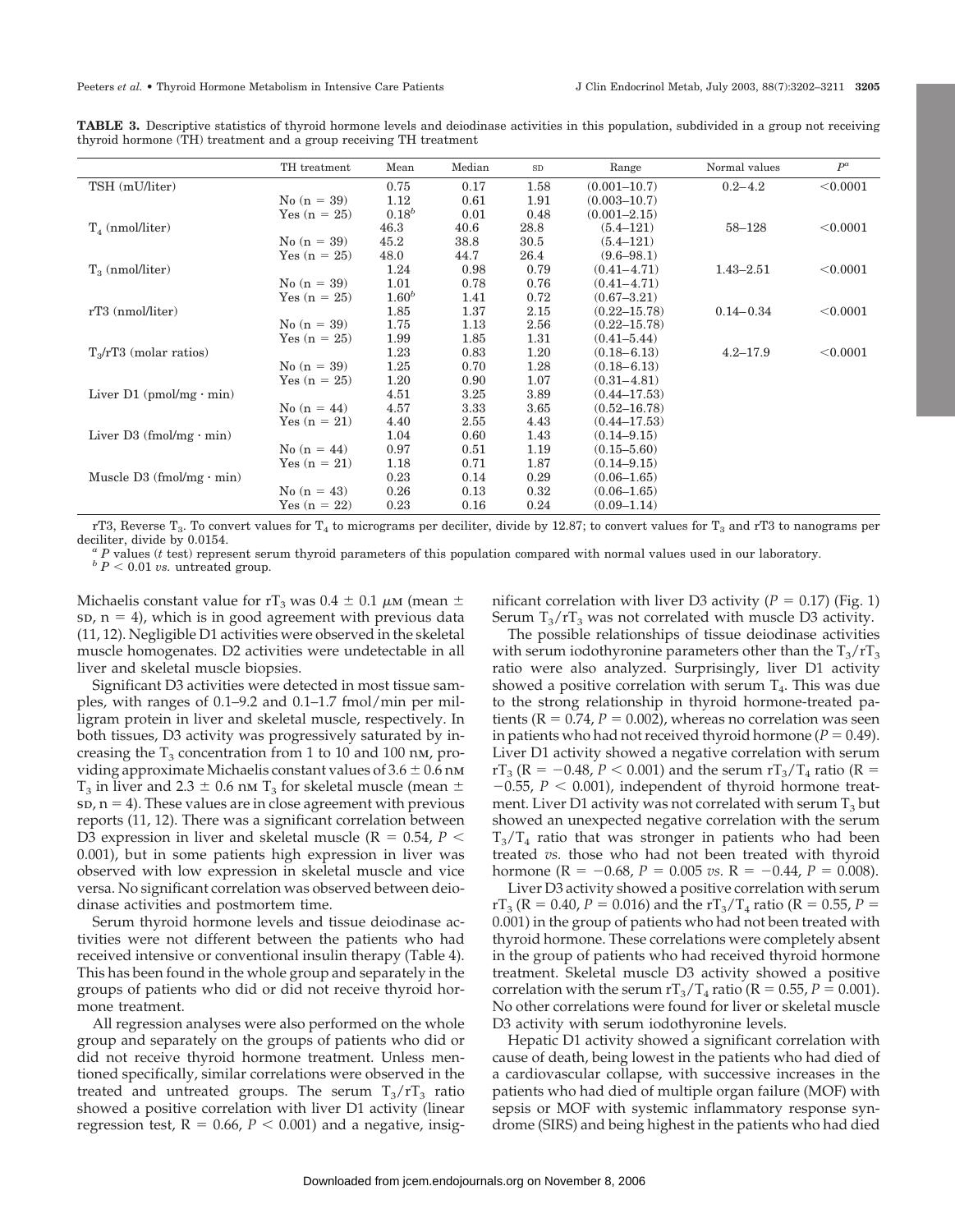|                                 | Intensive insulin<br>treatment | Mean | Median   | ${\rm SD}$ | Range          | Normal values | Mann-Whitney<br>$U P^a$ |
|---------------------------------|--------------------------------|------|----------|------------|----------------|---------------|-------------------------|
| TSH (mU/liter)                  |                                |      |          |            |                | $0.2 - 4.2$   |                         |
|                                 | No $(n = 48)$                  | 0.93 | 0.21     | 1.79       | $0.001 - 10.7$ |               | 0.08                    |
|                                 | Yes $(n = 16)$                 | 0.23 | 0.05     | 0.30       | $0.002 - 0.79$ |               |                         |
| $T_{4}$ (nmol/liter)            |                                |      |          |            |                | 58-128        |                         |
|                                 | No $(n = 48)$                  | 25.3 | 43.1     | 28.0       | $5.4 - 121$    |               | 0.66                    |
|                                 | Yes $(n = 16)$                 | 49.3 | 37.4     | 31.7       | 18.8-118       |               |                         |
| $T_{\rm a}$ (nmol/liter)        |                                |      |          |            |                | $1.43 - 2.51$ |                         |
|                                 | No $(n = 48)$                  | 1.19 | 0.96     | 0.68       | $0.41 - 3.21$  |               | 0.64                    |
|                                 | Yes $(n = 16)$                 | 1.40 | 1.14     | 1.08       | $0.51 - 4.71$  |               |                         |
| $rT3$ (nmol/liter)              |                                |      |          |            |                | $0.14 - 0.34$ |                         |
|                                 | No $(n = 48)$                  | 1.73 | $1.52\,$ | 1.32       | $0.24 - 5.44$  |               | 0.48                    |
|                                 | Yes $(n = 16)$                 | 2.19 | 1.37     | 3.72       | $0.22 - 15.78$ |               |                         |
| $T_{\rm s}/rT3$ (molar ratio)   |                                |      |          |            |                | $4.2 - 17.9$  |                         |
|                                 | No $(n = 48)$                  | 1.21 | 0.72     | 1.28       | $0.18 - 6.13$  |               | 0.34                    |
|                                 | Yes $(n = 16)$                 | 1.27 | 1.09     | 0.91       | $0.30 - 3.29$  |               |                         |
| Liver $D1$ (pmol/mg · min)      |                                |      |          |            |                |               |                         |
|                                 | No $(n = 43)$                  | 4.46 | 3.25     | 4.12       | $0.52 - 17.53$ |               | 0.73                    |
|                                 | Yes $(n = 22)$                 | 4.61 | 3.21     | 3.48       | $0.44 - 11.44$ |               |                         |
| Liver D3 (fmol/mg $\cdot$ min)  |                                |      |          |            |                |               |                         |
|                                 | No $(n = 43)$                  | 1.18 | 0.60     | 1.72       | $0.15 - 9.15$  |               | 0.93                    |
|                                 | Yes $(n = 22)$                 | 0.76 | 0.62     | 0.46       | $0.14 - 1.84$  |               |                         |
| Muscle D3 (fmol/mg $\cdot$ min) |                                |      |          |            |                |               |                         |
|                                 | $No (n = 42)$                  | 0.28 | 0.14     | 0.36       | $0.06 - 1.65$  |               | 0.24                    |
|                                 | Yes $(n = 23)$                 | 0.15 | 0.13     | 0.07       | $0.06 - 0.30$  |               |                         |

**TABLE 4.** The effect of insulin treatment on serum thyroid parameters and deiodinase activities

rT3, Reverse T<sub>3</sub>. To convert values for T<sub>4</sub> to micrograms per deciliter, divide by 12.87; to convert values for T<sub>3</sub> and rT3 to nanograms per deciliter, divide by 0.0154.

<sup>a</sup> *P* values (Mann-Whitney *U* test) represent intensive insulin treatment *vs.* conventional insulin treatment.

of severe brain damage (ANOVA  $P < 0.01$ ). Liver D1 activities in the latter group were similar to those determined in normal liver samples (data not shown). The serum  $T_3/T_3$ ratio showed a similar positive correlation with cause of death (ANOVA  $P < 0.01$ ), whereas liver D3 activity showed an insignificant negative correlation (ANOVA  $P = 0.2$ ) with cause of death. These relationships were strongest in the group of patients who had not been treated with thyroid hormone (Fig. 2), but similar correlations were also found in the group of patients who had been treated with thyroid hormone. D3 activities in skeletal muscle did not correlate with cause of death.

Liver D1 activity was significantly lower in patients with acute renal failure requiring renal replacement therapy (RRT) such as dialysis or hemofiltration and in those receiving inotropes, compared with those who did not require these treatments (Mann-Whitney  $U$  test,  $P < 0.01$  for both) (Figs. 3 and 4). Liver D3 activity was higher in patients who had been treated with inotropes (Mann-Whitney *U* test, *P* 0.05) or RRT ( $P = 0.056$ ) (Figs. 3 and 4). Muscle D3 activity was also higher in patients who had been treated with inotropes (Mann-Whitney *U* test,  $P < 0.05$ ) (Fig. 4). Correction for treatment with dopamine did not affect these correlations. Liver D1 activity was negatively correlated with plasma urea ( $R = -0.35$ ,  $P = 0.01$ ) and with plasma creatinine  $(R = -0.27, P = 0.06)$  (Fig. 5). A remarkably strong, negative correlation was found for liver D1 activity with plasma total bilirubin (R =  $-0.54$ ,  $P$   $<$  0.0001) (Fig. 6). D3 activities in liver and skeletal muscle showed no relationship with plasma urea, creatinine, or bilirubin levels. No correlation was found of liver D1, liver D3, or skeletal muscle D3 activity with plasma C-reactive protein levels.

Affinity labeling of the 27-kDa D1 protein in liver homog-

enates using  $BrAc[^{125}I]T_3$  showed a good correlation with the D1 activities determined in the same samples (Fig. 7). Affinity labeling of D1 but not of other proteins was blocked by the addition of PTU and unlabeled  $rT_3$  (not shown), in support of the specificity of the affinity labeling of D1 with  $BrAc[^{125}I]T_3$ . Liver D1 and D3 mRNA levels determined by real-time quantitative RT-PCR were significantly correlated with the corresponding deiodinase activities ( $R = 0.74$ ,  $P <$ 0.001, for D1;  $R = 0.78$ ,  $P < 0.001$  for D3) (Fig. 8).

## **Discussion**

Critical illness is associated with reduced TSH and thyroid hormone secretion as well as with marked changes in peripheral thyroid hormone metabolism, resulting in low circulating  $T_3$  and high rT<sub>3</sub> levels (10). Both the fall in serum T<sub>3</sub> and the rise in  $rT_3$  have been found to correlate with severity of illness (10) and decreased serum  $T_4$  has been associated with poor prognosis. Inactivation of thyroid hormone is presumed to reflect an adaptive response of the body to conserve tissue function. As expected, we found low serum levels of TSH, total  $T_4$  and  $T_3$ , high levels of  $rT_3$ , and a low active over inactive thyroid hormone  $(T_3/rT_3)$  ratio in the studied critically ill patients. Liver D1 activity was down-regulated and liver and skeletal muscle D3 activity, not present in healthy individuals, was induced. Changes in tissue deiodinase activities, particularly pronounced in conditions characterized by low tissue perfusion, were statistically correlated with the altered circulating thyroid hormone levels, suggesting a role in the pathophysiology of the low T3 syndrome of severe illness. Previous studies have suggested large changes in serum thyroid hormone levels after death (26). However, correlations observed in our study cannot be explained by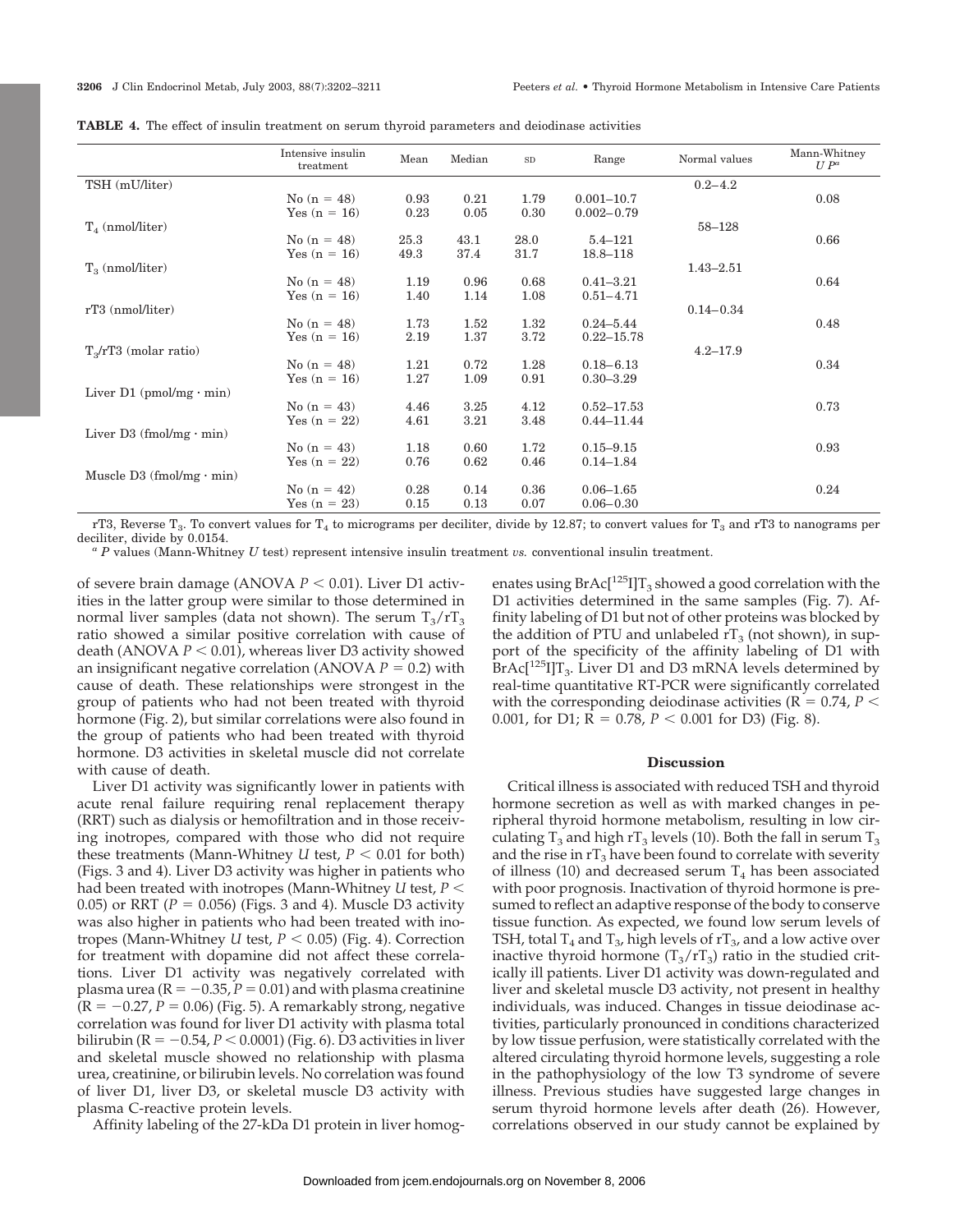

FIG. 1. Correlation of liver D1 (A) and liver D3 (B) activities with the serum  $T_3/rT_3$  ratio in 65 patients. No distinction is made in this figure between patients who received thyroid hormone treatment and patients who did not. Liver D1 shows a significant positive correlation with  $T_3/rT_3$  ratio ( $P < 0.001$ ), whereas liver D3 shows an insignificant negative trend  $(P = 0.17)$ .

differences in postmortem time because no relation of postmortem time with deiodinase activities or serum thyroid parameters was observed.

In healthy subjects, about 20% of circulating  $T_3$  is secreted by the thyroid. Estimates of the contribution of liver and kidney D1 to peripheral  $T_3$  production vary from 15% to 80% (12), with the remainder of extrathyroidal  $T_3$  production originating in D2-containing tissues such as skeletal muscle. The contribution of D1 seems to be highest in hyperthyroid patients, whereas D2 may play a more important role in euthyroid and, in particular, hypothyroid subjects (12). A low D1 activity will result in not only a decreased production of  $T_3$  from  $T_4$  but also reduced clearance of  $rT_3$  because D1 is the principal pathway for  $rT_3$  clearance (12). A decreased uptake of  $T_4$  and rT3 into D1-expressing tissues is another possible mechanism to lower serum  $T_3$  and increase serum  $rT_3$  levels (10, 15, 16). Furthermore, the activity of the different deiodinases greatly depends on thiol cofactors, although the physiological cofactor(s) for each deiodinase has not been identified (11, 12). In our study, tissue deiodinase activities were determined in the presence of excess exogenous cofactor (DTT). Our studies, therefore, do not provide



FIG. 2. Correlation of liver D1 (A) and liver D3 (B) activities, and the  $T_3/T_3$  ratio (C) with cause of death in patients who were not treated with thyroid hormone. Patients are divided into four different groups based on cause of death. I, Cardiovascular collapse (n = 5); II, multiple organ failure with sepsis  $(n = 21)$ ; III, multiple organ failure with  $systemic$  inflammatory response syndrome  $(n = 14)$ ; IV, severe brain damage (n = 4). Liver D1 activity and serum  $T_3/rT_3$  ratio showed a significant relation with cause of death  $(P < 0.01)$ , whereas liver D3 activity showed an opposite trend.  $**$ ,  $P < 0.01$  *vs.* group I;  $*$ ,  $P < 0.05$  $vs.$  group I. Data represent means  $\pm$  SEM and  $P$  values were obtained with ANOVA and Fisher's least significant difference for multiple comparisons.

information about changes in the availability of the natural cofactors as a possible mechanism for the changes in peripheral thyroid hormone metabolism in critical illness.

In normal healthy subjects, only D1 is expressed in liver and preliminary data suggest that D2 activity is expressed in skeletal muscle (12). In liver of critically ill patients, we found D1 activity, which, except for patients who died acutely from severe brain damage, was low, compared with values observed in healthy individuals, and also substantial D3 activity. As expected, D2 activity could not be detected in liver.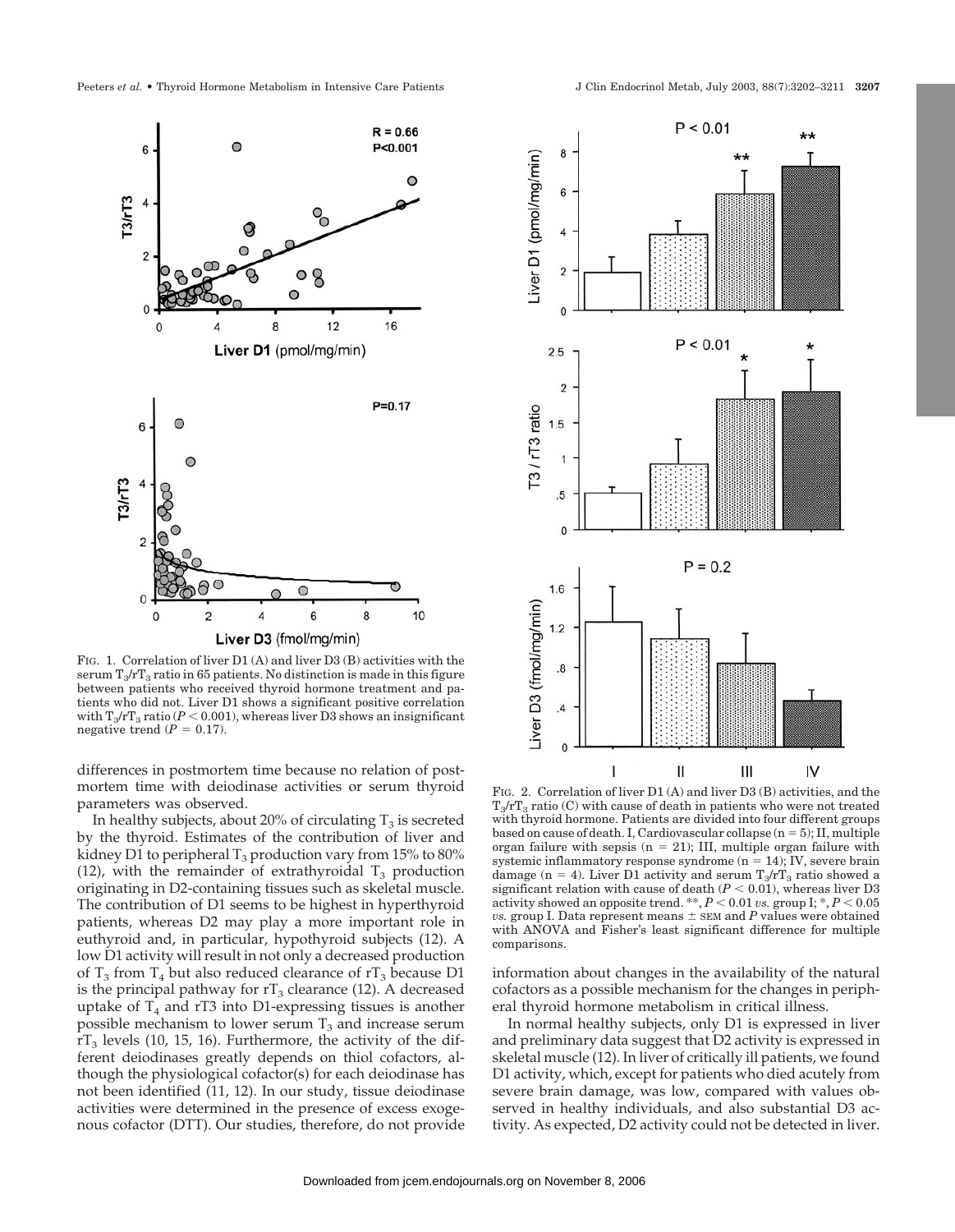

FIG. 3. Liver D1 (A) and liver D3 (B) activities in patients with acute  $\operatorname{real}$  failure requiring  $\operatorname{RRT}$  (n = 33) and patients who did not require this treatment  $(n = 32)$ . Liver D1 was significantly lower in patients who required RRT  $(P < 0.01)$  , whereas liver D3 activity was higher  $(P = 0.06)$ . Box plots represent 10th-25th-50th-75th-90th percentile, and *P* values were obtained with Mann-Whitney *U* test.

Surprisingly, skeletal muscle of critically ill patients showed a significant D3 activity, whereas both muscle D1 and D2 activities were negligible. In general, the expression of D1 and D3 is up-regulated and that of D2 is down-regulated by thyroid hormone (11, 12). Based on the low serum thyroid hormone levels in our patients, a high D2 expression and a low D1 and D3 expression would be expected. Although we did observe mostly low hepatic D1 expression, D2 activity in skeletal muscle was undetectable, and liver and skeletal muscle samples expressed substantial D3 activities. Hence, a role of regulators other than thyroid hormone is suggested.

To reduce the confounding effect of variable concentrations of  $T_4$  and  $T_4$ -binding proteins, we mainly focused on the correlation of tissue deiodinase activities with serum iodothyronine ratios. Because a low D1 expression conceivably reduces  $T_3$  production and  $rT_3$  clearance and because elevated D3 expression enhances  $T_3$  clearance and  $rT_3$  production, the serum  $T_3/T_3$  ratio is the parameter that most accurately reflects the result of altered peripheral thyroid hormone metabolism during critical illness. Our data suggest an important role of liver D1 in inducing the altered thyroid hormone levels of critically ill patients because liver D1 ac-



no inotropes inotropes

FIG. 4. Liver D1 (A) and liver D3 (B) activities in patients receiving inotropes  $(n = 54)$  and patients who did not require this treatment  $(n = 11)$ . Liver D1 was significantly lower in patients who required inotropes ( $P < 0.01$ ), whereas liver D3 activity was higher ( $P < 0.01$ ). Skeletal muscle D3 activity (C) was also higher  $(P < 0.05)$  in patients who were treated with inotropes  $(n = 53)$  than in patients who were not (n = 12). Box plots represent  $10th-25th-50th-75th-90th$  percentiles, and *P* values were obtained with Mann-Whitney *U* test.

tivity was positively correlated with serum  $T_3/T_3$  ratio and negatively correlated with the serum  $rT_3/T_4$  ratio. Surprisingly, liver D1 activity also showed a negative correlation with the serum  $T_3/T_4$  ratio. This is due in part to the positive correlation between liver D1 activity and serum  $T_4$  levels in the thyroid hormone-treated group, which may be explained by the positive control of D1 expression by thyroid hormone, although this is thought to be mediated by  $T_3$  (12, 27). Liver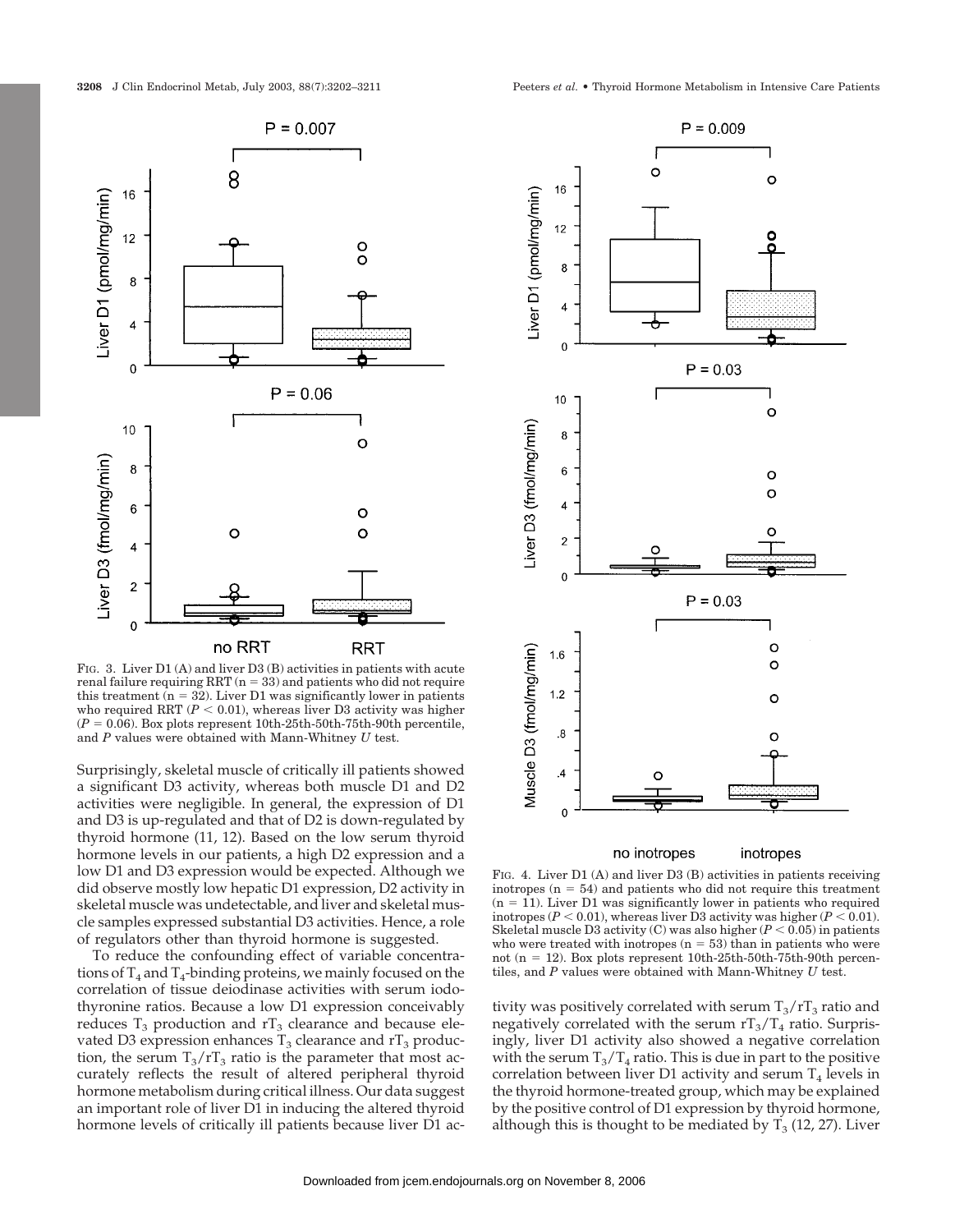

FIG. 5. Correlation of liver D1 activity with plasma creatinine and plasma urea levels (on the last day) in 65 patients. Liver D1 activity showed a negative trend with plasma creatinine  $(P = 0.06)$  and a negative correlation with plasma urea levels  $(P = 0.01)$ .

D3 activity correlated positively with serum  $rT_3/T_4$  and tended to correlate negatively with serum  $T_3/rT_3$ . Normally, D3 is present only in human liver during fetal development, in which it protects the fetus from undue exposure to thyroid hormone, suggesting that pathological conditions in adult life may be associated with changes in deiodinase expression, in particular that of D3, to levels occurring during fetal development (24, 28). There are two ways by which D3 decreases  $T_3$  availability: It prevents conversion of  $T_4$  to  $T_3$  by catalyzing the conversion of  $T_4$  to  $rT_3$  instead, and it also catalyzes the degradation of  $T_3$  to 3,3'-T2. Therefore, induction of liver D3 in critically ill patients is likely to contribute to the low serum  $T_3$  and high serum  $T_3$  levels in critically ill patients.

There is evidence that D2 is expressed in skeletal muscle of healthy subjects (25). D2 activity is regulated by substrateinduced enzyme inactivation (12). Hence, it may be surprising that we failed to detect significant D2 activity in skeletal muscle of critically ill patients, particularly in view of the low serum  $T_4$  levels. However, critically ill patients have strongly increased serum  $rT_3$  concentrations, which may also inactivate D2 (29). Another explanation for the lack of D2 activity is the short half-life of functional D2 protein  $\left($  < 1 h in euthyroid conditions), which may cause rapid postmortem D2 inactivation (12). However, because in this study tissue biopsies were taken within minutes after death, postmortem decay of D2 activity should be minimal. The shortest interval between entry in the ICU and isolation of tissue samples was between 24 and 48 h. Thus, in view of the short half-life of the D2 protein, it may well have disappeared from skeletal





FIG. 6. Correlation of liver D1 activity with serum bilirubin levels (on the last day) in 65 patients. Liver D1 activity showed a significant negative correlation with serum bilirubin levels  $(P < 0.0001)$ .

muscle if its expression is acutely suppressed in severe illness. It is also possible that D2 expression varies between different types of skeletal muscle, but this remains to be investigated. Like D1, D2 is a thyroid hormone-activating enzyme. Therefore, the lack of D2 activity in skeletal muscle, as does the down-regulation of hepatic D1 activity, may contribute to low serum  $T_3$  levels in critically ill patients.

Another surprising finding was the expression of substantial D3 activity in skeletal muscle. Muscle D3 activity was significantly correlated with serum  $rT_3/T_4$  ratio, but not with  $T_3/T_3$  ratio, in critically ill patients. Although D3 activity has been reported previously in fetal rat muscle (30), this is the first report of D3 expression in human skeletal muscle. By converting  $T_4$  to  $rT_3$  and  $T_3$  to 3,3'-T2, D3 may lower local thyroid hormone levels in skeletal muscle. It has been shown recently that expression of D3 in hemangiomas may result in very low serum  $T_4$  and  $T_3$  and very high rT<sub>3</sub> levels (17). Because skeletal muscle is such an abundant tissue in humans, it is likely that induction of D3 in skeletal muscle also contributes to the low serum  $T_4$  and  $T_3$  and high rT3 levels in critical illness.

No significant differences in tissue deiodinase expression were observed between patients who had been treated with intensive or conventional insulin therapy. This seems to contradict the marked beneficial effects of intensive insulin therapy on morbidity and mortality in intensive care patients (8). However, it should be noted that the current study involved postmortem samples. The illness of patients who died after being intensively treated with insulin was therefore at least as severe as that of patients who died after having received conventional insulin therapy.

Liver D1 activity and serum  $T_3/T_3$  ratio showed a significant relationship with cause of death. Cause of death was categorized in four different groups, with group 1 having the most severe, and group 4 the least hemodynamic instability before death. Hepatic D1 activity and serum  $T_3/rT_3$  were lowest in patients who died of a cardiovascular collapse (group 1) and were highest in patients who died of severe brain damage (group 4). Liver D3 showed an opposite, insignificant correlation with cause of death. Because ICU stay was shorter in groups 1 and 4 than in groups 2 and 3 (MOF with sepsis and MOF with SIRS), these correlations cannot be explained by the duration of the illness. These data suggest that the observed changes in liver deiodinase activity may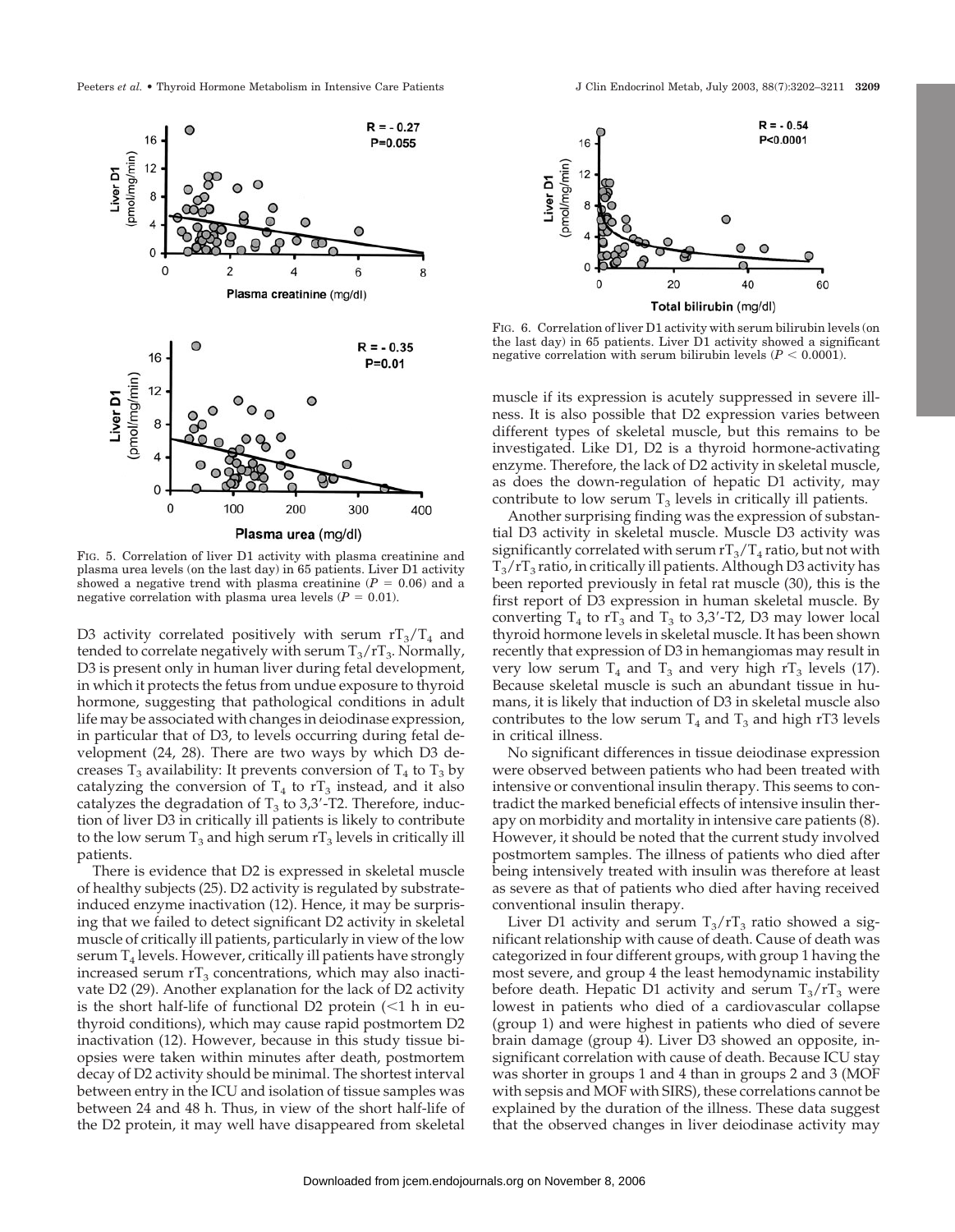FIG. 7. Affinity labeling of the 27-kDa protein in liver homogenates using BrAc[125I]T3. Liver D1 activity is shown

 $5.1$ 

 $0.6$ 

 $0.6$ 



FIG. 8. Correlation of liver D1 (A) and liver D3 (B) activities with D1 and D3 mRNA levels in a selection of samples with low, intermediate, or high activity. The mRNA levels were determined by real-time RT-PCR and are expressed as  $\Delta$  Ct, *i.e.* the Ct value of the target gene minus the Ct value of the housekeeping gene. Liver D1 and D3 activities showed positive correlations with corresponding mRNA levels  $(P < 0.001)$ .

relate to poor tissue perfusion. For this reason, we analyzed the relation of tissue deiodinase activities with several other clinical parameters related to a decreased tissue perfusion, such as decreased kidney function (plasma urea and creatinine), the need for renal replacement therapy (dialysis or hemofiltration), the need for inotropes, and impaired liver function (plasma total bilirubin). Liver D1 activity was neg-



5.4

11.0

atively correlated with plasma urea and creatinine. Patients with acute renal failure requiring dialysis/hemofiltration and those requiring inotropes for hemodynamic stability had lower liver D1 activities and higher liver D3 activities than patients who did not require these treatments. Skeletal muscle D3 activity was also higher in patients treated with inotropes. Although dopamine is known to inhibit TSH secretion and peripheral  $T_4$  to  $T_3$  conversion (31), correction for dopamine did not affect these correlations. Liver D1 activity showed a very strong negative correlation with plasma total bilirubin, whereas no correlation was shown with inflammation as reflected by an elevated CRP level. To our knowledge, there are no previous data suggesting a relation between deiodinase activity and tissue hypoxia, but a pH dependence of D1 activity has been shown in perfused rat livers (32). Because D1 is responsible for the activation and D3 for the inactivation of thyroid hormone, regulation of deiodinase activities by cellular hypoxia may be a tissuespecific way to alter thyroid hormone bioactivity during limited oxygen supply.

Our data regarding hepatic deiodinase activities were substantiated by a good correlation with liver D1 and D3 mRNA levels and affinity labeling of the D1 protein with Nbromoacetyl- $[125]$ T3. This suggests that the changes in liver D1 and D3 expression in severely ill patients are largely exerted at the pretranslational level.

In conclusion, this is the first report on the relationships among tissue deiodinase activities, thyroid hormone levels, and clinical parameters in a large group of critically ill patients. Liver D1 activity is down-regulated, and liver and skeletal muscle D3, both not present in healthy subjects, are induced, particularly in those disease states with poor tissue perfusion and unrelated to inflammation. The data suggest that low D1 activity plays an important role in the altered thyroid hormone levels during critical illness. The induction of D3 in liver and skeletal muscle of critically ill patients suggests a role of this enzyme in pathophysiology, which may be more important than previously thought. Indeed, high D3 activity in an abundant tissue such as skeletal muscle is likely to lower circulating T4 and T3 and increase rT3 levels, hence contributing to the low T3 syndrome of severe illness.

#### **Acknowledgments**

Received December 20, 2002. Accepted April 4, 2003. Address all correspondence and requests for reprints to: Greet Van den Berghe, M.D., Ph.D., Department of Intensive Care Medicine,